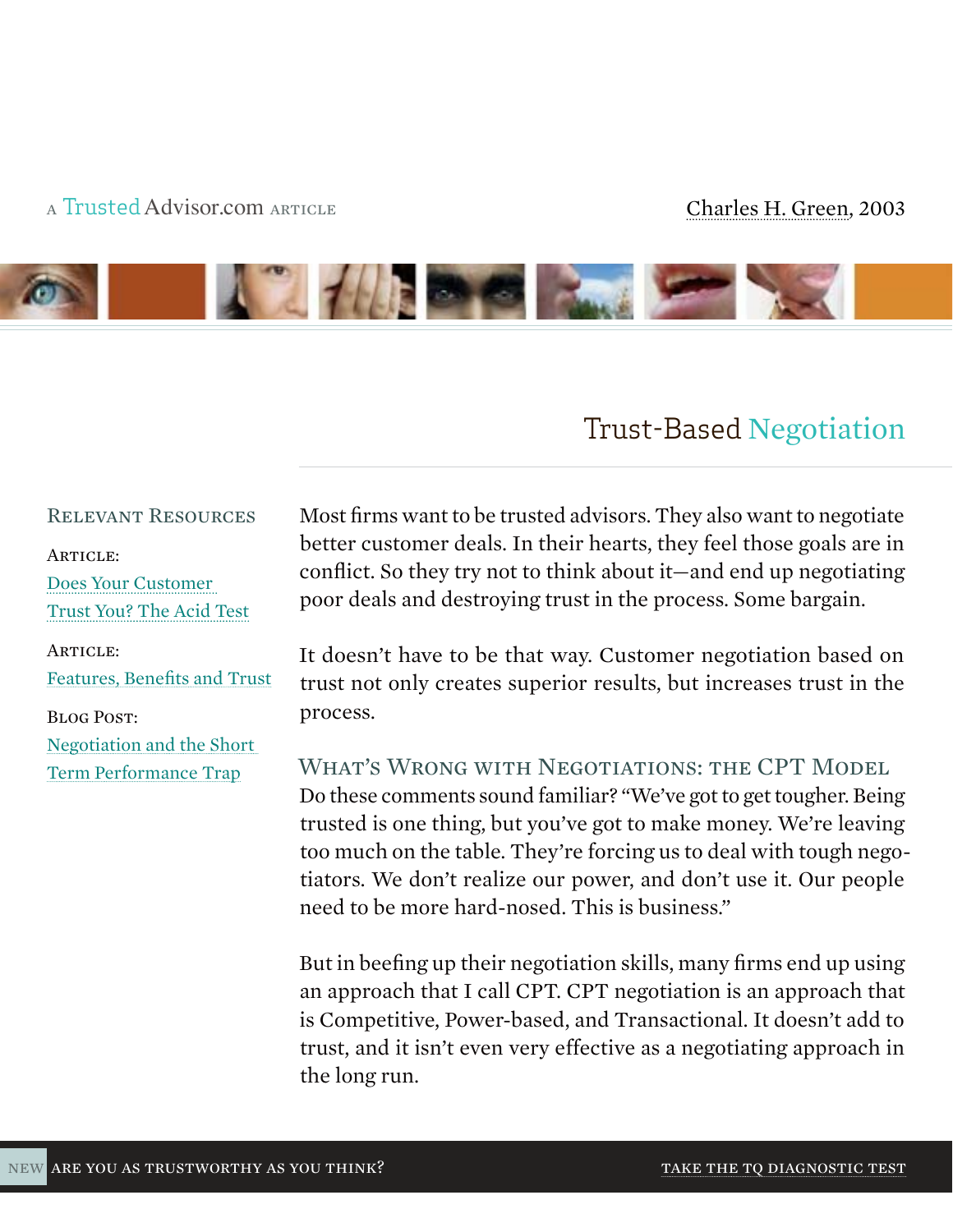



Some approaches to negotiation give lip service to "win-win" and "growing the pie." They know they are not supposed to focus solely on the zero-sum component of any negotiation. Yet the flavor of CPT is readily apparent in most firms' approaches. Consider some recommendations that are commonly offered in negotiations programs:

• Always open high

*Negotiation happens all the time in marriage.*

- Keep your cards close—don't reveal your true position
	- Make small concessions, not big ones—and don't be first
- If you're weak, negate the other's power; if strong, use it
- Have a figure in mind below which you'll walk
- Don't jump at the first offer

These kinds of recommendations assume that the seller and the buyer are somehow in basic, permanent competition, and that the object is to win; that the game is about gaining, conserving and deploying power; and that the final transaction is the end—literally—of the negotiation.

Imagine applying that model to other relationships in our lives…

## Negotiation in Other Relationship Models

Consider another relationship metaphor; that of a successful marriage. Negotiation happens all the time in marriage. Couples are constantly negotiating around key issues like money, time, division of labor, deferred gratification, and the goals of marriage itself.

Imagine a couple negotiating who will do the dishes. Using the CPT model, each thinks, "Hmmm, I've got to win this one. I'll start with high demands and not reveal my true position. I can bluff, and I can hold out. I'll make him/ her give up the first concession. And if I don't get X, I'll walk."

Given the state of marriage today, this may not be unrealistic; but it is at least recognizable as a recipe for a dysfunctional relationship.

How do partners in a healthy relationship solve the problem? By doing three things, consistently:

- 1. Focusing on the marriage, not the dishes
- 2. Being transparent with each other about their feelings
- 3. Focusing on the long term good of both partners

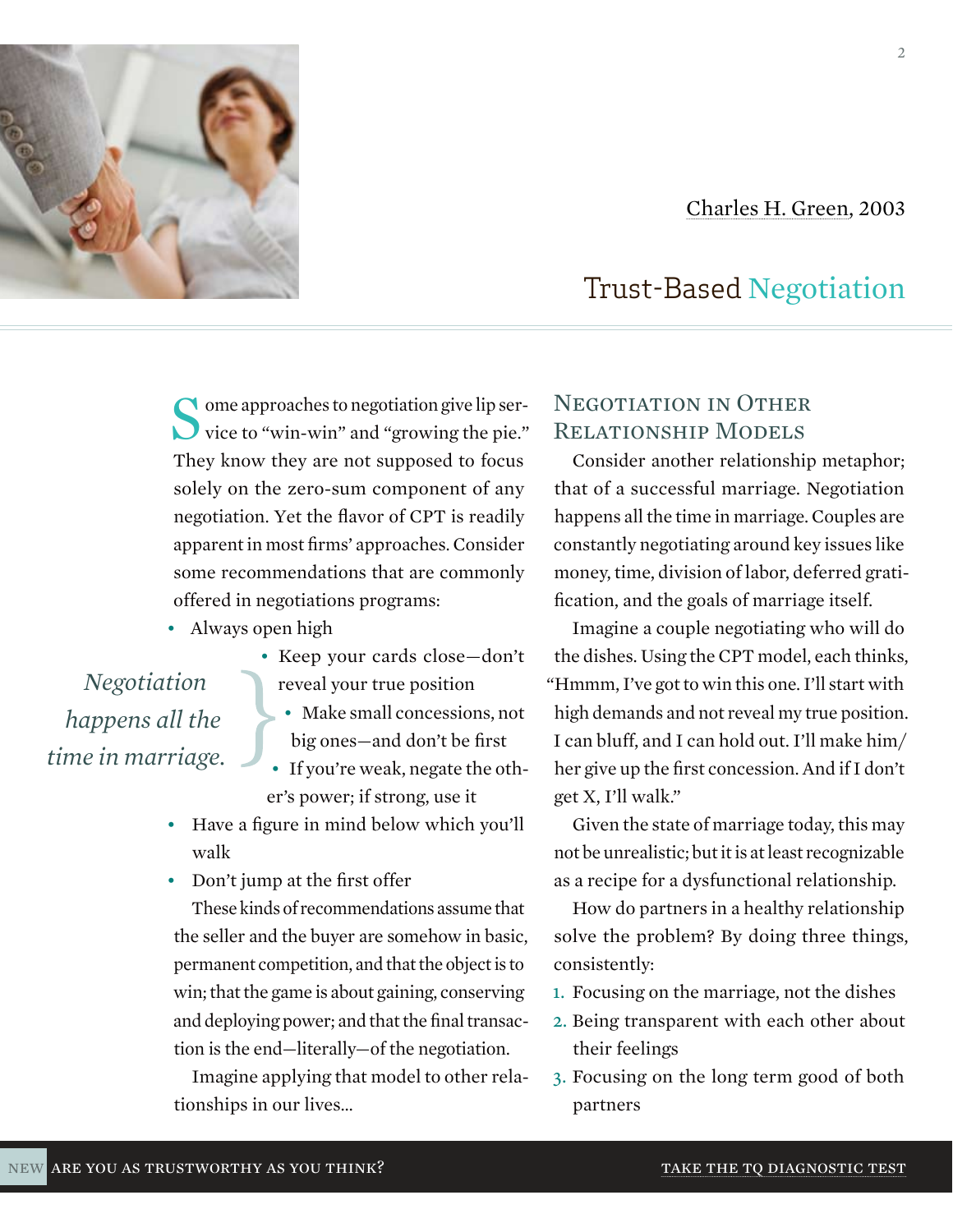#### [Charles H. Green, 200](http://trustedadvisor.com/subscribe/44b726f7af4ec54d6e7d26ab516db990)3



## Such a couple will recognize that the outcome of the dishes conversation is itself trivial; that it is one of many transactions which will happen in the life of the relationship; and that in the long run, this and other transactional conversations must contribute to the health of the individuals to sustain the relationship itself.

*Trust-based negotiation works with the same generalized three principles as a successful marriage.*

Does this simple model have relevance for sellers and buyers? Absolutely—in fact it's a must, if the seller is to operate from trust.

## Trust-Based NEGOTIATION: A **BETTER WAY**

Trust-based negotiation works with the same generalized

three principles as a successful marriage. This isn't surprising, if one considers buyer-seller relationships as really being about relationships. Those principles are:

- 1. It's about the relationship, not the transaction
- 2. Seek all information, and lead by sharing all your own

3. Generalize this transaction multiple times into the future.

Negotiating by these principles fundamentally changes the rules. If you focus on the relationship instead of the transaction, you have a very large set of options to achieve fairness. You find it easier to agree to fairness over time than fairness in one instance. If you know that someone will only tell you the truth, and is willing to be examined about any aspect of it, then suddenly you have reason to trust them. If you trust them, then you can tell them truth as well. If you project the transaction multiple times into the future, then you have an eminently practical measure of fairness by which to operate.

Here are a few implications of these principles for buyer-seller negotiations:

- agree to agree that if there is a fair solution, it'll be clear to each party
- be willing to share 100% of your economic model—and all information
- have a principle-based rationale for when you do/don't give discounts
- project this transaction x100 and assess the impact on each party

3

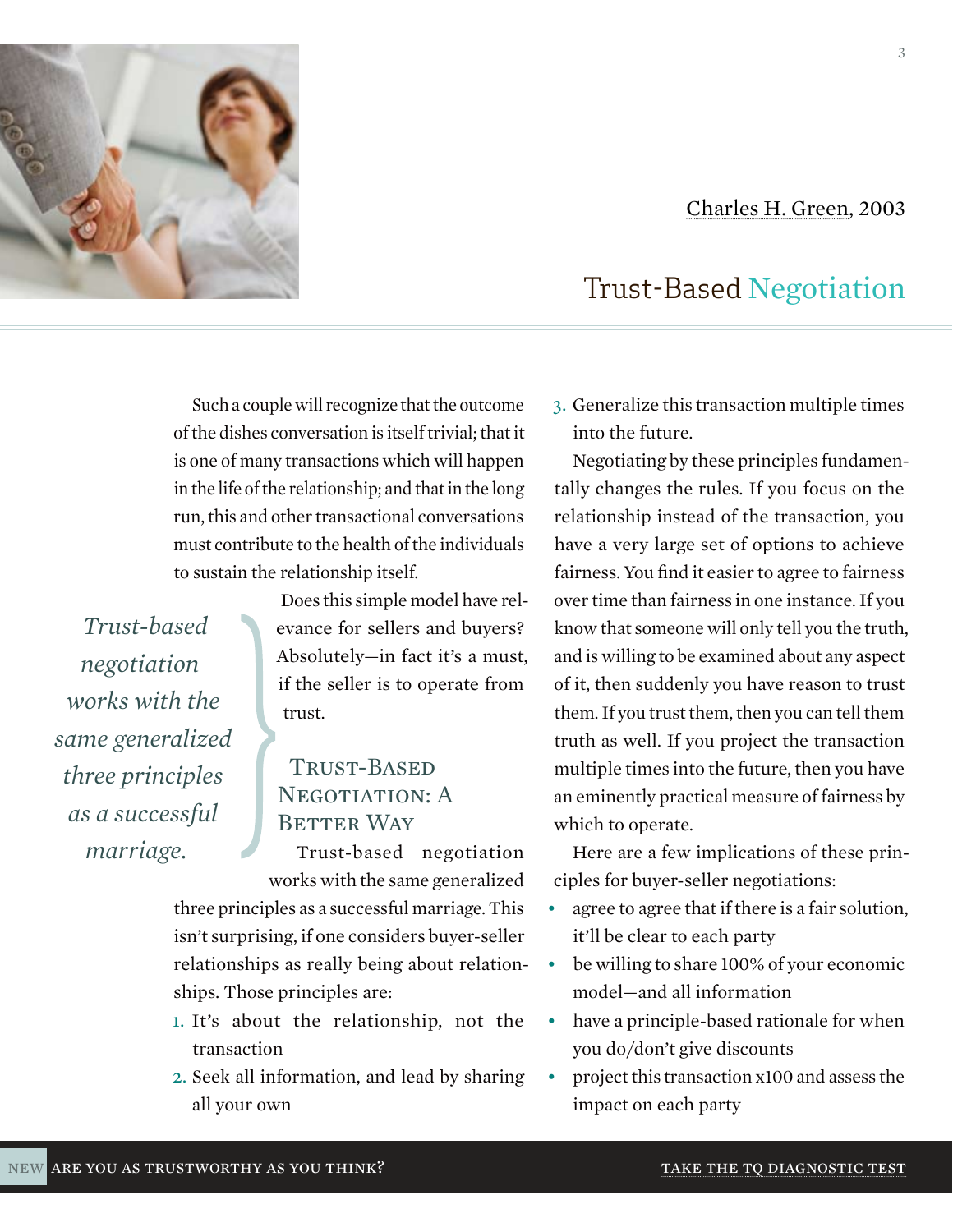#### new ARE YOU AS TRUSTWORTHY AS YOU THINK? TAKE TAKE THE TQ DIAGNOSTIC TEST

## [Charles H. Green, 200](http://trustedadvisor.com/subscribe/44b726f7af4ec54d6e7d26ab516db990)3

# Trust-Based [Negotiation](http://trustedadvisor.com/subscribe/e09aa674019f9511c56c6621abcd10c9)

By contrast, trust-based negotiation uses what might be called BATR—Best Alternative to a Relationship. That sets a much higher value on gaining an agreement, because a trust-based relationship almost always offers far greater systemic value than two unrelated parties can achieve. In fact, a better concept would be COLR—Cost of Losing the Relationship. The cost is high indeed. Which is the point both parties need to focus on.

Ironically, the very approach that leads to best negotiated agreements—in the long run, which is what matters—is the very approach calculated to increase trust. The real paradox is that you increase trust itself by negotiating this way. And of course, it isn't really a paradox; it's just good business.

*very approach that leads to best negotiated agreements—in the long run, which is what matters—is the very approach* 

*calculated to* 

*increase trust.*

*Ironically, the* 

# GETTING BEYOND YES: WHAT TRUST-BASED NEGOTIATION ADDS

• never lie, withhold the truth, or even know-

• assume agreement; then try to justify the

ingly mislead the other

agreement to each party

The very popular Getting to Yes approach to negotiation is also anti-CPT. But it is limited by its emphasis on neutralizing the negative effects of CPT. It stresses issues like personal respect for the other party, and focusing on needs rather than positions. But this means at its best, it is the negation of a negative. GTY is still transaction-focused, and skips the centrality of the relationship.

GTY's concept of BATNA (Best Alternative To a Negotiated Agreement) is telling. It substitutes a best case on-your-own scenario for a position-based limit. But in so doing, it discounts the upside value of a trust-based relationship.





4